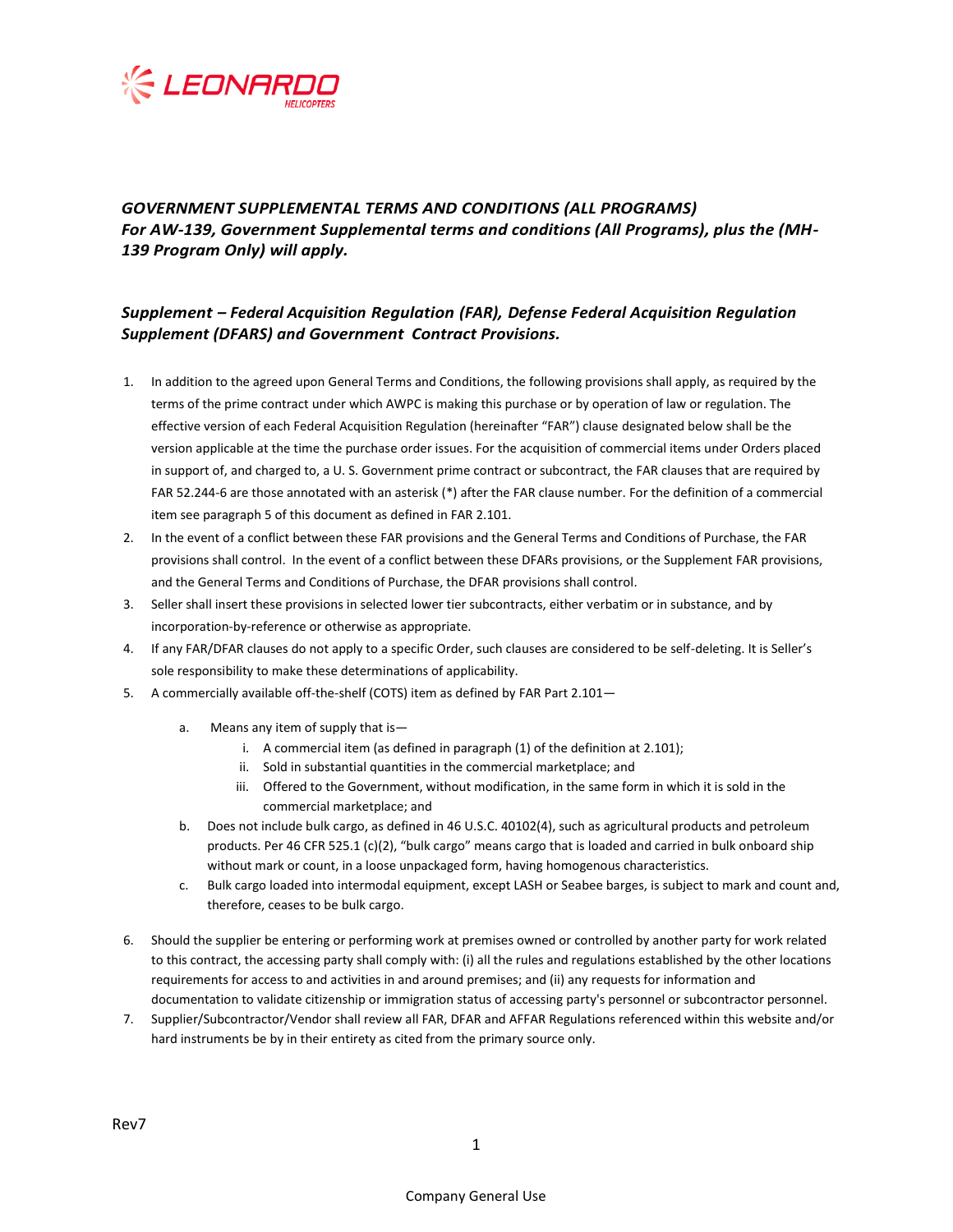

## **A. Federal Acquisition Regulation (FAR)**

**52.203-3 Gratuities** (APR 1984)

**52.203-6 Restrictions on Subcontractor Sales to the Government with Alternate 1** (OCT 1995)

**52.203-7 Anti-Kickback Procedures Anti-Kickback Procedures** (MAY 2014)

**52.203-11 Certification and Disclosure Regarding Payments to Influence Certain Federal Transactions Certification and Disclosure Regarding Payments to Influence Certain Federal Transactions** (SEPT 2007)

**52.203-12 Limitation on Payments to Influence Certain Federal Transactions Limitation on Payments to Influence Certain Federal Transactions** (OCT 2010)

**52.203-13 \* Contractor Code of Business Ethics and Conduct** (OCT 2015)

**52.203-17 Contractor Employee Whistleblower Rights and Requirement to Inform Employees of Whistleblower Rights** (APR 2014)

**52.203-19 \* Prohibition on Requiring Certain Internal Confidentiality Agreements or Statements** (JAN 2017)

**52.204-2 Security Requirements** (AUG 1996)

**52.204-9 Personal Identity Verification of Contractor Personnel (**Jan 2011)

**52.204-10 Reporting Executive Compensation and First-Tier Subcontract Awards** (OCT 2018)

**52.204-13 System for Award Management Maintenance** (OCT 2018)

**52.204-18 Commercial and Government Entity Code Maintenance** (JUL 2016)

**52.204-23 \* Prohibition on Contracting for Hardware, Software, and Services Developed or Provided by Kaspersky Lab and Other Covered Entities** (JUL 2018)

**52.204-24 Representation Regarding Certain Telecommunications and Video Surveillance Services or Equipment**  (Aug 2019)

**52.204-25 Prohibition on Contracting for Certain Telecommunications and Video Surveillance Services or Equipment** (Aug 2020)

**52.209-6 Protecting the Government's Interests When Subcontracting With Contractors Debarred, Suspended or Proposed for Debarment** (OCT 2015)

**52-209-10 Prohibition on Contracting with Inverted Domestic corporations** (NOV 2015)

**52.212-4 Contract Terms and Conditions-Commercial Items** (OCT 2018)

**52.212-5 Contract Terms and Conditions Required to Implement Statutes or Executive Orders-Commercial Items**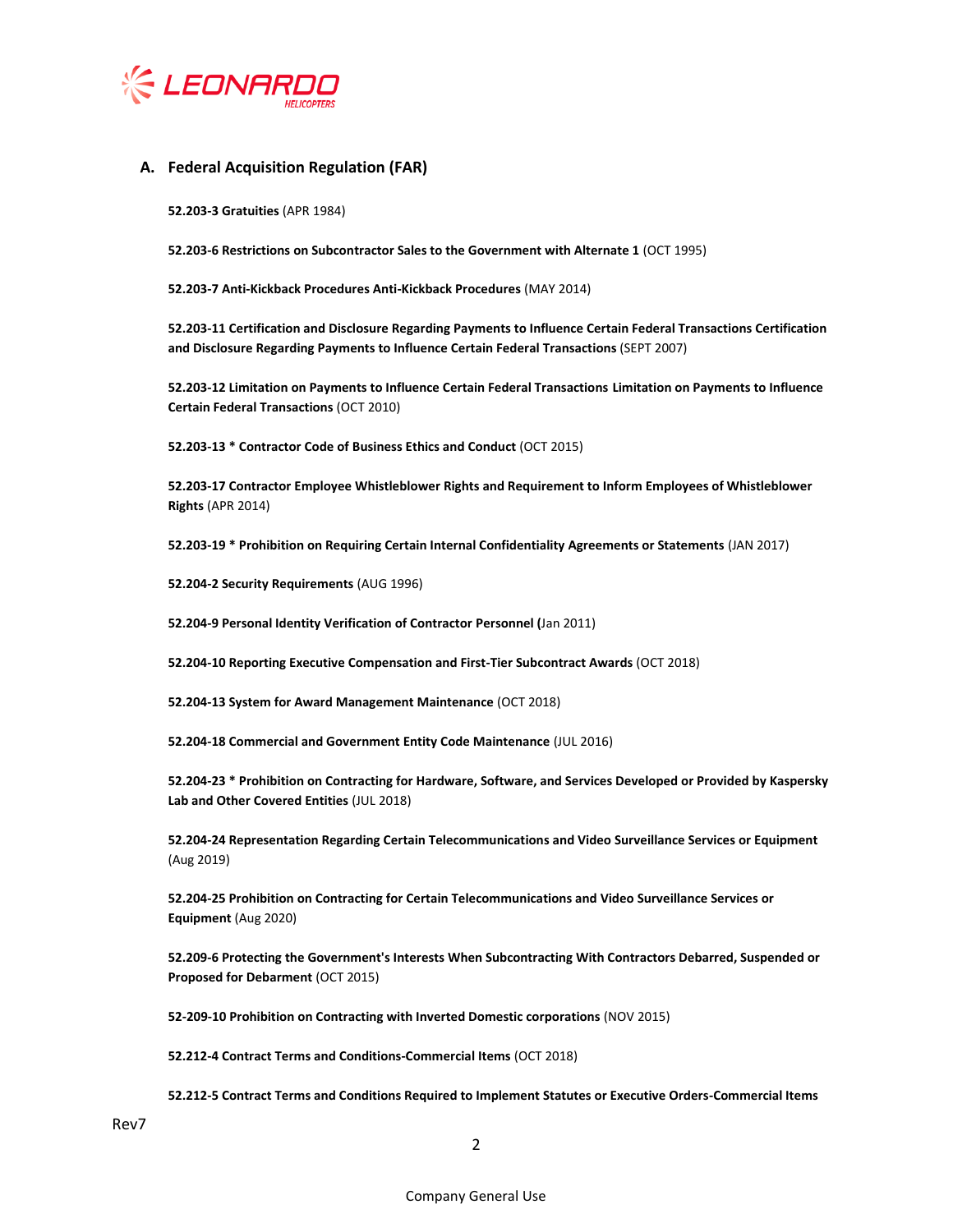

(AUG 2019)

- **52.219-8 \* Utilization of Small Business Concerns** (NOV 2016)
- **52.219-9 Small Business Subcontracting Plan** (JUN 2020)
- **52.219-9 Small Business Subcontracting Plan Alternate II** ((NOV 2016)
- **52.219-16 Liquidated Damages-Subcontracting Plan** (JAN 1999)
- **52.222-3 Convict Labor** (JUNE 2003)
- **52.222-17 Nondisplacement of Qualified Workers** (MAY 2014)
- **52.222-21 \* Prohibition of Segregated Facilities** (APR 2015).
- **52.222-26 \* Equal Opportunity** (SEP 2016).
- **52.222-35 \* Equal Opportunity for Veterans** (OCT 2015)
- **52.222-36 \* Equal Opportunity for Workers with Disabilities** (JUL 2014)
- **52.222-37 \* Employment Reports on Veterans** (FEB 2016)
- **52.222-40 \* Notification of Employee Rights under the National Labor Relations Act**. (DEC 2010)
- **52.222-50 / 52.222-50 Alternate I \* Combating Trafficking in Persons** (MAR 2015)
- **52.222-54 Employment Eligibility Verification** (OCT 2015)
- **52.222-55 \* Minimum Wages under Executive Order 13658** (DEC 2015)
- **52.222-62 \* Paid Sick Leave under Executive Order 13706** (JAN 2017)
- **52.223-99 - Ensuring Adequate COVID-19 Safety Protocols For Federal Contractors (SEPT 2021)**
- **52.224-3 Privacy Training** (JAN 2017)
- **52.225-13 Restrictions on certain foreign purchases** (JUN 2008)
- **52.225-26 \* Contractors Performing Private Security Functions Outside the United States** (OCT 2016).
- **52.226-6 Promoting Excess Food Donation to Nonprofit Organizations** (MAY 2014)
- **52.232-40 Providing Accelerated Payments to Small Business Subcontractors** (DEC 2013)
- **52.233-3 Protest after Award** (AUG 1996)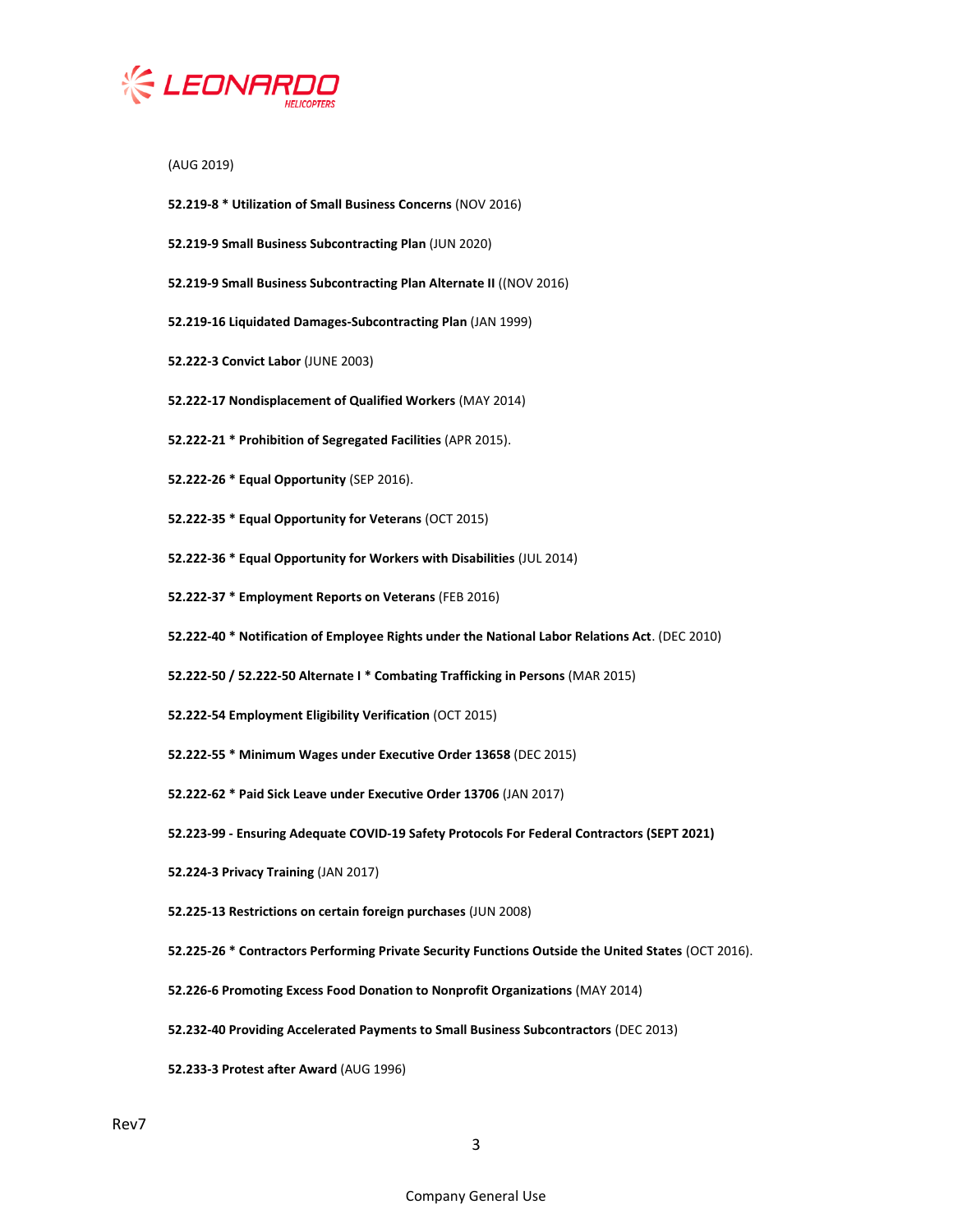

**52.233-4 Applicable Law for Breach of Contract Claim** (OCT 2004)

**52.245-1 Alternate I Government Property** (APR 2012)

**52.246-2 Inspection of Supplies Fixed Price** (AUG 1996)

**52.246-11 Higher-Level Contract Quality Requirement. Higher-Level Contract Quality Requirement** (Dec 2014)

**52.247-64 \* Preference for Privately Owned U.S.-Flag Commercial Vessels** (FEB 2006)

## **B. Department of Defense FAR Supplement (DFARS)**

**252.203-7003 Agency Office of the Inspector General** (DEC 2012)

**252.204-7002 Payment for Subline Items Not Separately Priced** (DEC 1991)

**252.204-7012 Safeguarding Covered Defense Information and Cyber Incident Reporting** (DEC 2019)

**252.204-7015 Notice of Authorized Disclosure of Information for Litigation Support** (MAY 2016)

**252.204-7020 NIST SP 800-171 DoD Assessments** (NOV 2020)

**252.211-7003 Item Unique Identification and Valuation** (MAR 2016)

**252.219-7003 Small Business Subcontracting Plan (DOD Contracts)—Basic** (DEC 2018)

**252.223-7999 Ensuring Adequate COVID-19 Safety Protocols for Federal Contractors (Deviation 2021-O0009) (OCT 2021)**

**252.225-7000 Buy American Act--Balance of Payments Program Certificate** (JAN 2009)

**252.225-7001 Buy American and Balance of Payments Program** (DEC 2017)

**252.225-7009 Restriction on Acquisition of Certain Articles Containing Specialty Metals** (OCT 2014)

**252.225-7012 Preference for Certain Domestic Commodities** (DEC 2017)

**252.225-7013 Duty Free Entry** (MAY 2016)

**252.226-7001 Utilization of Indian Organizations and Indian-Owned Economic Enterprises--DoD Contracts and Native Hawaiian Small Business Concerns** (SEP 2004)

**252.227-7015 Technical Data -- Commercial Items** (FEB 2014)

**252.227-7027 Deferred Ordering of Technical Data or Computer Software** (JUN 1995)

**252.227-7037 Validation of Restrictive Markings on Technical Data** (SEP 2016).